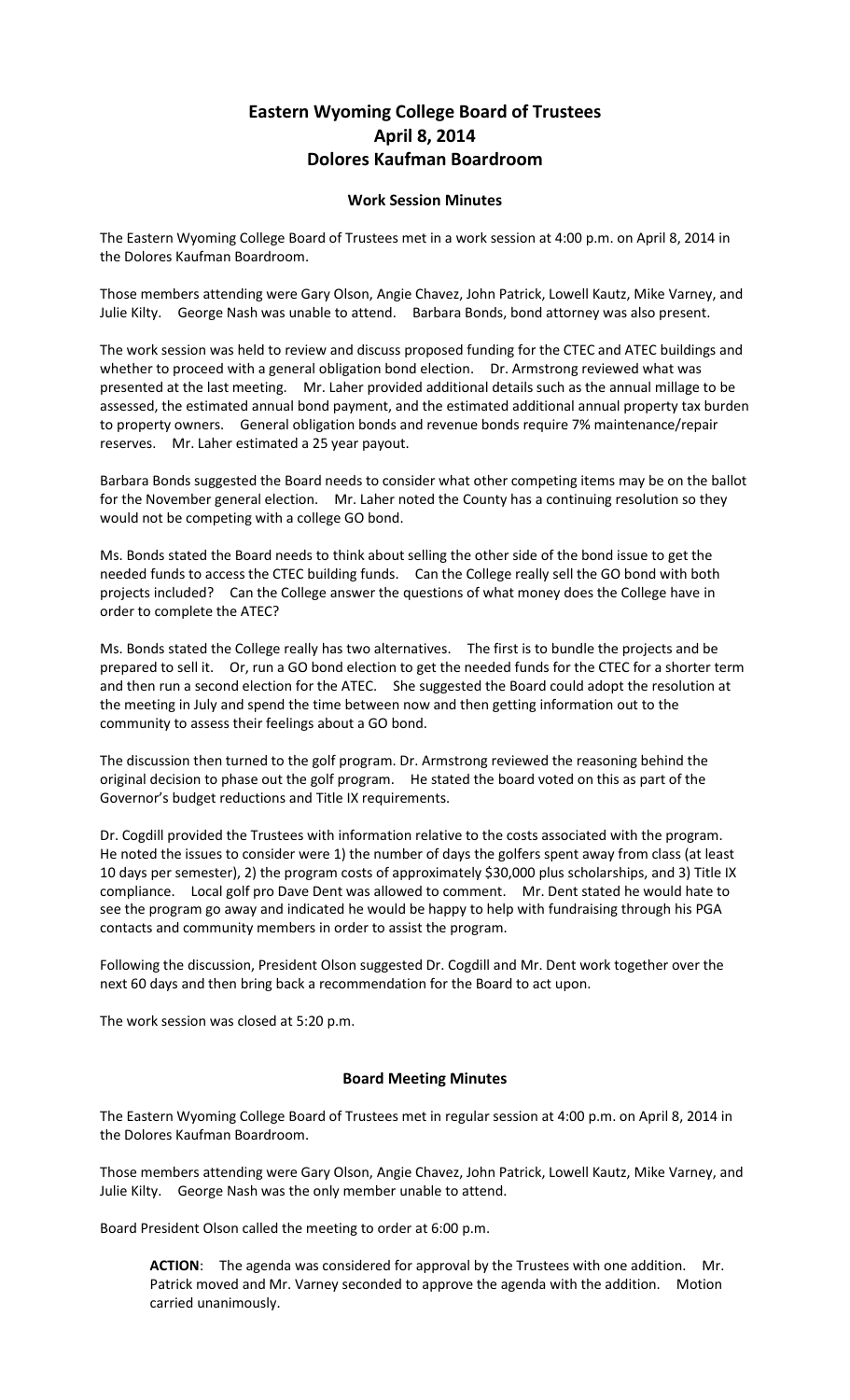Debbie Ochsner, Student Senate sponsor was on hand to introduce the Civitas Award recipients. Student winners were Marilee Stringham, Brandon Ridout, Nathan Pieper, Joe Steel, Kyle McDonald, Sergio Santos-Legarreta, and Trae Kautzman. Faculty/Staff winners were Heidi Edmunds, Kate Steinbock, John Hansen, David Banville, Lance Petsch, John Cline, Mai Lee Olson, and Zach Smith. Group winners were the Student Ambassadors and the Rodeo Team.

Student Senate President Trae Kautzman presented the Student Senate update.

In his president's update, Dr. Armstrong informed the Trustees he had met with Dennis Egge on the CTEC building, met with GSG regarding the Lancer Hall Entry and Additions, attended a recognition luncheon hosted by the Commissioners for commission staff, attended the Foundation meeting where he discussed the two building projects and was met with great support. Also attended the CCW meeting in Casper and the WCCC meeting in Powell. He noted a recent development was the scheduling of a meeting with Chris Boswell and Dick McGinity next week to discuss the ATEC building. In addition, Senator Barasso's staff will be on campus next week as well as working on the College Drive corridor initiative.

ACTION: The consent agenda was considered by the Board. Mr. Varney moved and Mrs. Chavez seconded the motion to approve the consent agenda, which included the minutes from the March 11, 2014 meeting and executive session and the resignation of Coventry Dougherty-Woodin. Motion passed unanimously.

Mr. Olson announced the Trustees would take a few moments to hear comments from the public. Chris Cook commented on the search process for a new volleyball coach. There were no other comments from the audience.

**ACTION**: Following the public comment period, Mr. Olson stated the Board would adjourn to an executive session. A motion was made by Mr. Patrick to adjourn to executive session to discuss personnel; Mr. Varney seconded. Motion carried unanimously.

The executive session was closed at 7:05 pm. and the regular meeting reconvened.

**ACTION**: Mr. Laher presented the financial report. Following the financial report, Mr. Woods provided the Board with an update on the construction of the Douglas Branch Campus. A motion was made by Mr. Kautz to approve the financial report, as presented. Mrs. Chavez seconded and the motion was unanimously passed.

**ACTION**: The Board of Trustees were requested to consider the proposed employee compensation cost adjustments. Mr. Laher presented .the recommended salary adjustments which consisted of a horizontal 2% move on the salary schedule for eligible benefited part-time and full-time employees on the payroll as of July 1, 2014, up to classification maximums, and excluding new hires. The approximate cost to implement the increase is \$143,000. The State is providing \$121,605 in new resources to help fund the 2% move. In addition, Mr. Laher requested the College continue covering the employees' share of the standard state retirement benefit, which includes an increase of 1.25% of eligible salaries on July 1, 2014. This will cost approximately \$73,000 and new state aid resources to be provided toward this benefit increase are estimated to be approximately \$31,398. Mr. Varney moved to approve the employee compensation adjustments for FY 2015, as presented. Seconded by Ms. Kilty and unanimously approved.

**ACTION**: Mr. Nelson requested the Board consider the appointment of Julie Sherbeyn to the position of EWC volleyball coach. Ms. Sherbeyn has nineteen years of coaching experience and her teams have averaged 20 plus wins per season. Mr. Patrick moved to appoint Julie Sherbeyn to the position of EWC volleyball coach, as presented. The motion was seconded by Ms. Kilty and unanimously passed.

**ACTION**: Dr. Ludwig presented the Eastern Wyoming Board of Cooperative Educational Services (BOCES) Agreement and By-Laws for consideration by the Board. The EWBOCES has been reviewing the Agreement and By-Laws for the past 18 months and have completed the revisions. Kelley Pearson from Hickey and Evans reviewed and approved the agreement as well. It was moved by Mrs. Chavez and seconded by Mr. Kautz to approve the EWBOCES Agreement and By-Laws, as presented. Motion carried unanimously.